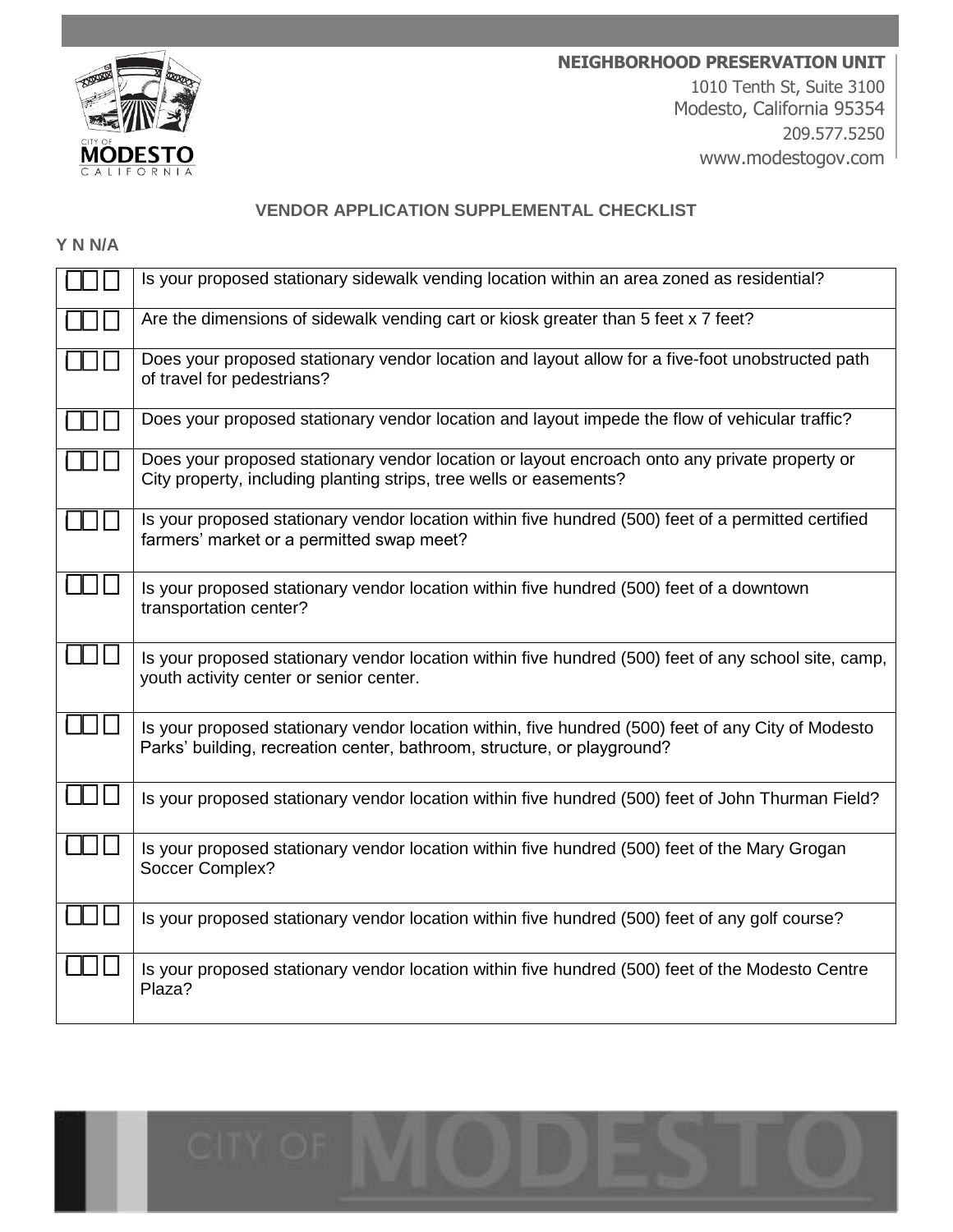|                | Is your proposed stationary vendor location within five hundred (500) feet of the Gallo Center for<br>the Arts?                                                                                                                                  |
|----------------|--------------------------------------------------------------------------------------------------------------------------------------------------------------------------------------------------------------------------------------------------|
|                | Is your proposed stationary vendor location within five hundred (500) feet of a freeway or highway<br>entrance or exit?                                                                                                                          |
|                | Is your proposed stationary vendor location on or within any area immediately adjacent to a public<br>street curb that has been designated by the City as a yellow, white, blue, or red zone?                                                    |
|                | Is your proposed stationary vendor location on or within any dirt path, trail, or landscape area<br>containing lawn, mulch, or ornamental plantings?                                                                                             |
| $\blacksquare$ | Is your proposed stationary vendor location or within any parking stalls or designated parking<br>areas?                                                                                                                                         |
| $\Box$<br>l 1  | Is your proposed stationary vendor location on or within any City maintenance or storage yards?                                                                                                                                                  |
| $\Box$         | Is your proposed stationary vendor location within three hundred (300) feet of a like-kind<br>permanent establishment, during that establishment's operating hours?                                                                              |
|                | Is your proposed stationary vendor location within one hundred (100) feet of any other vendor<br>operating?                                                                                                                                      |
|                | Is your proposed stationary vendor location within fifty (50) feet of any designated "no parking"<br>zone?                                                                                                                                       |
|                | Is your proposed stationary vendor location within twenty-five (25) feet of any fountain, statue,<br>monument, or art installation?                                                                                                              |
| $\Box$         | Is your proposed stationary vendor location within twenty-five (25) feet of an automated teller<br>machine (ATM)?                                                                                                                                |
|                | Is your proposed stationary vendor location within twenty-five (25) feet of any intersection or alley<br>entrance not controlled by a traffic signal?                                                                                            |
|                | Is your proposed stationary vendor location within fifteen (15) feet of any driveway or entrance to a<br>parking lot or shopping center, or in a manner that impedes or blocks ingress and egress access<br>to a parking lot or shopping center? |
|                | Is your proposed stationary vendor location within fifteen (15) feet of any bus stop, bus bench, bus<br>shelter, street corner, or marked pedestrian crosswalk?                                                                                  |